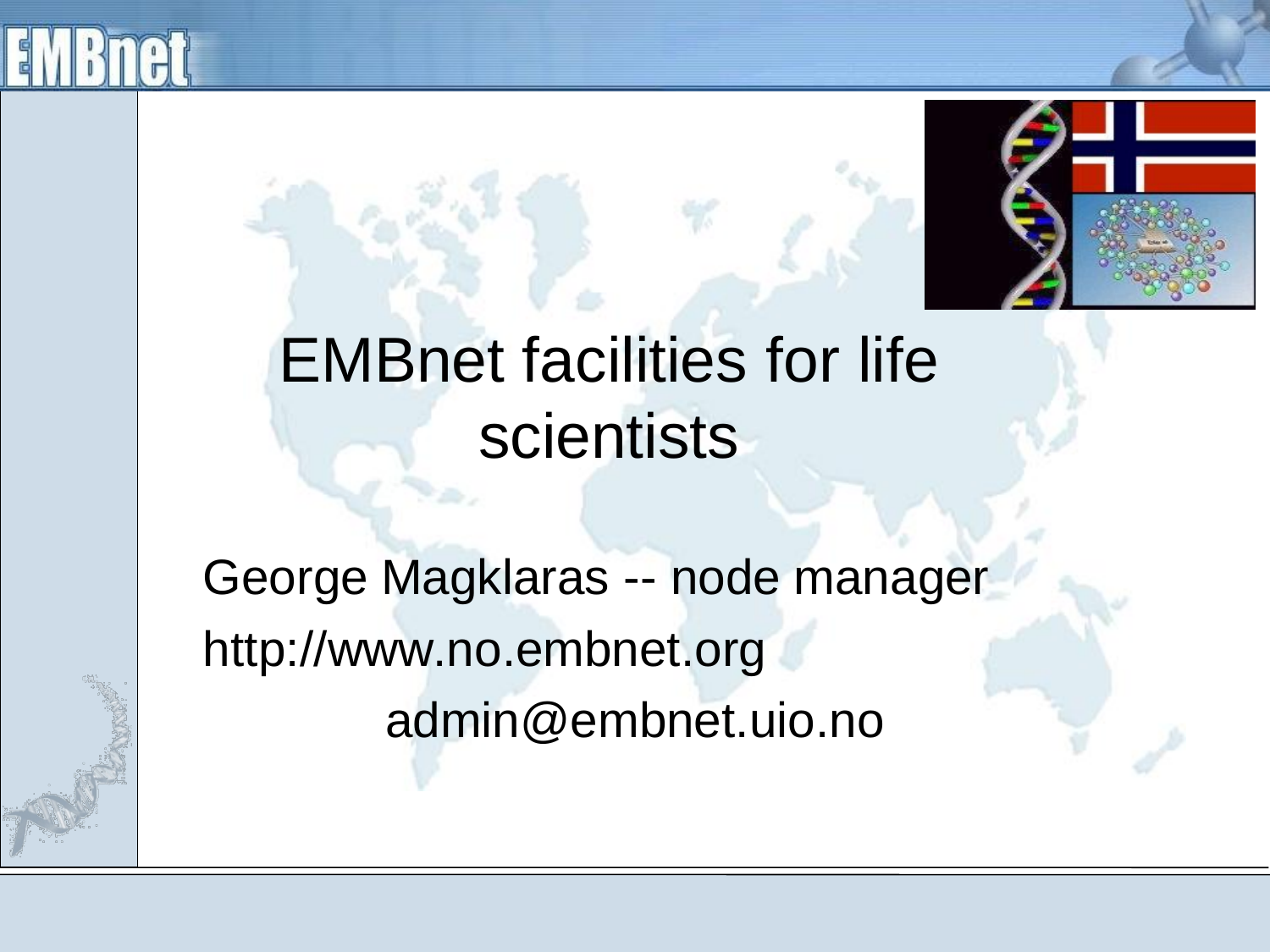## Overview:

- EMBnet: what is it, activities and history
- The Norwegian EMBnet platform
- Practical demo of a few core applications
- Questions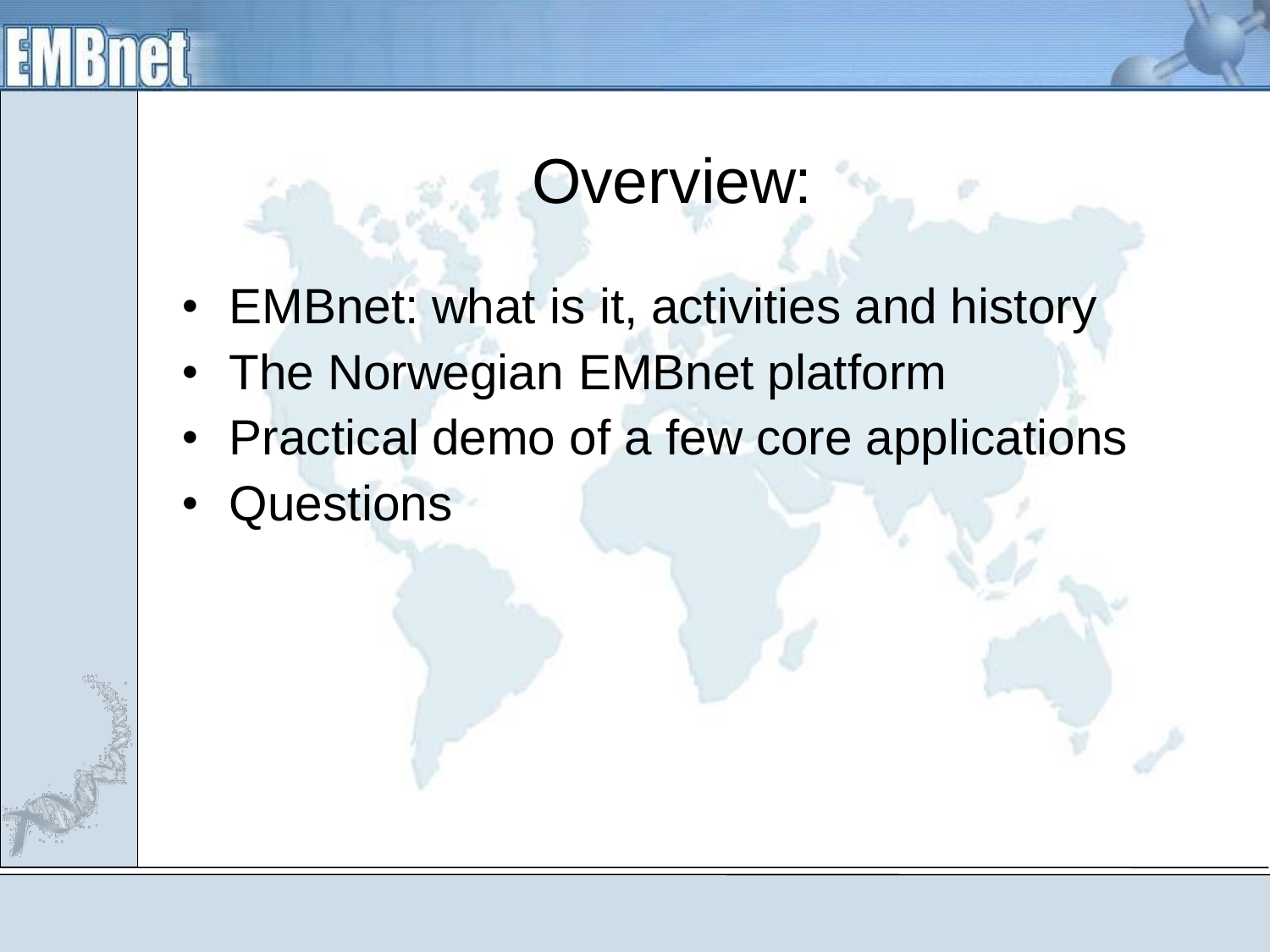# What is EMBnet?

- An expanding international group of collaborating nodes providing biocomputing support to the Life Sciences.
- 34 national nodes provide bioinformatics support to local scientists.
- 9 specialist nodes provide expertise in highly specialised areas.
- Each country has a national node or a number of specialist nodes.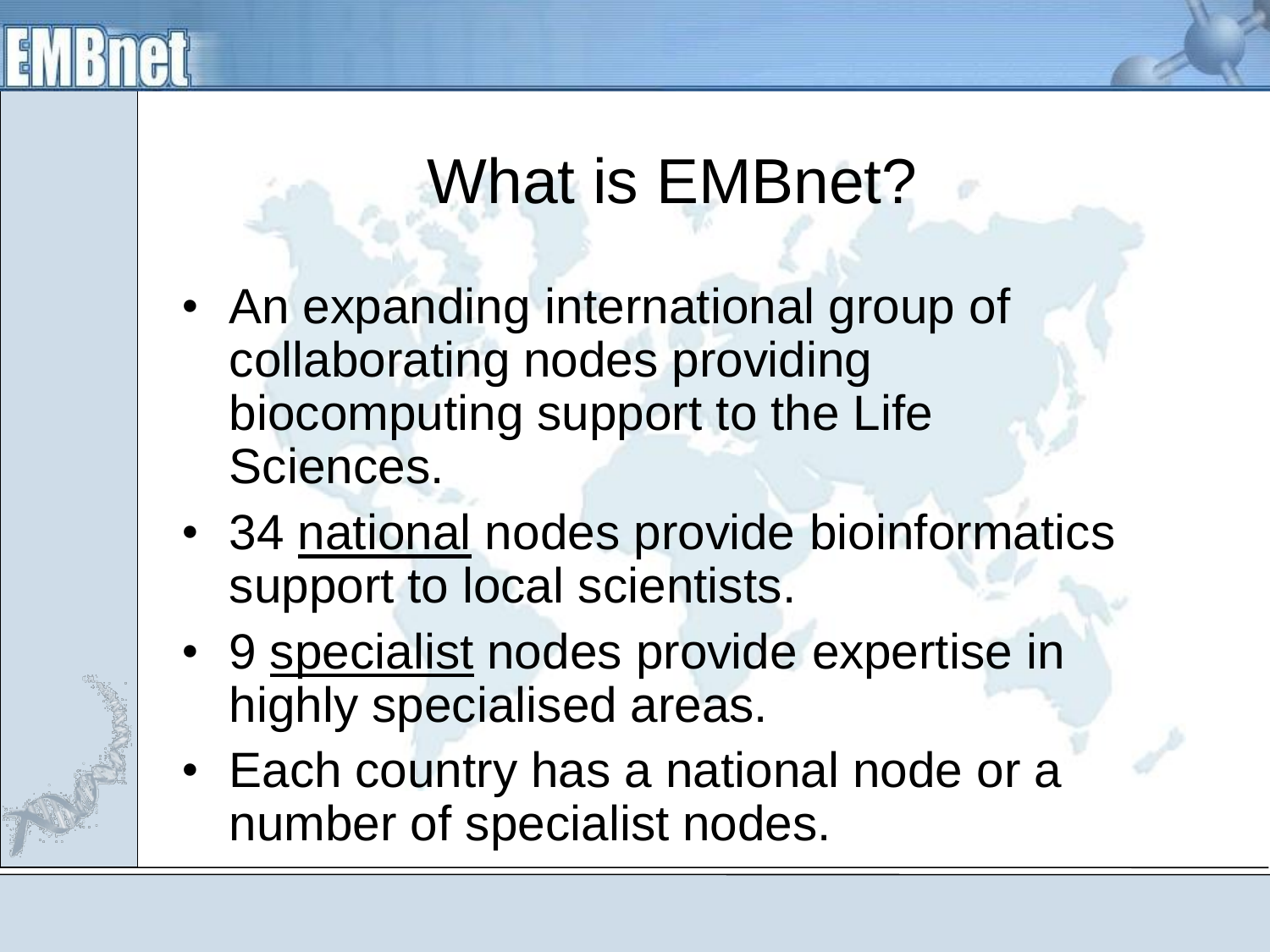### EMBnet Members

Argentina Australia **Brasil** Canada Chile China Colombia Cuba **Denmark** Finland France **Germany** 

**Greece Hungary** India Ireland Israel Italy **Mexico Netherlands Norway** Poland Portugal Russia Slovakia South Africa

Spain Sweden **Switzerland** UK EBI

ETI ICGEB MIPS UMBER Hoffman-La Roche LION Bioscience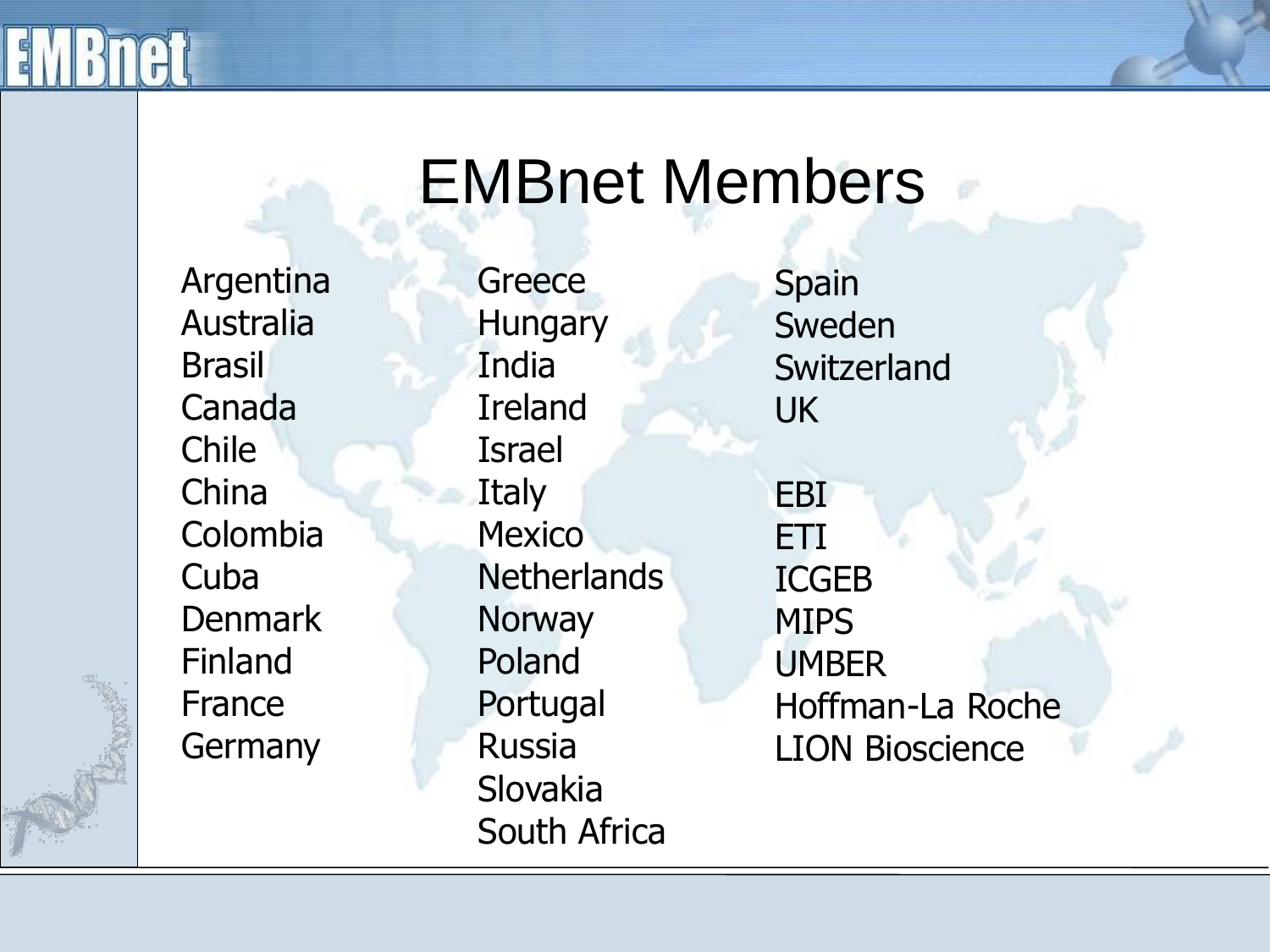## EMBnet's activities

- Training and Education:EMBnet offers a panel of experts available to give specialized courses at their nodes.
- Software development: Staff from several EMBnet nodes collaborate in developing new biocomputing tools.
- Computing resources: Nodes provide their national scientific community with access to high performance computing resources, specialized databanks and upto-date software.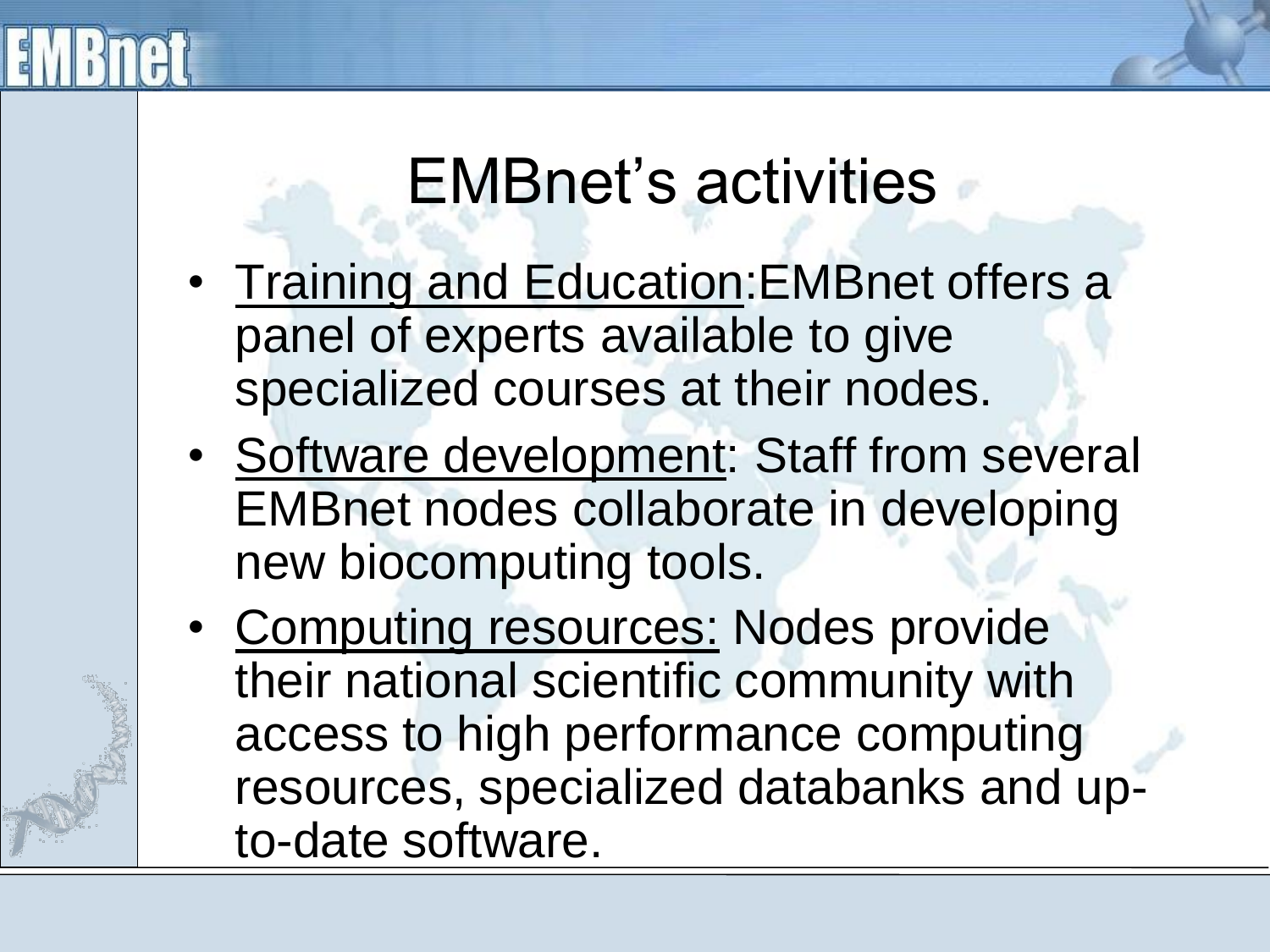

## EMBnet's activities (2):

- Technical support:Collaborative technical expertise within EMBnet provides support for sustaining the biocomputing facilities of the member nodes.
- Publications: The quarterly newsletter "embnet.news" presents the latest achievements inside the organization: http://www.embnet.org/EMBnet.news
- Quick guides:

http://www.embnet.org/en/QuickGuides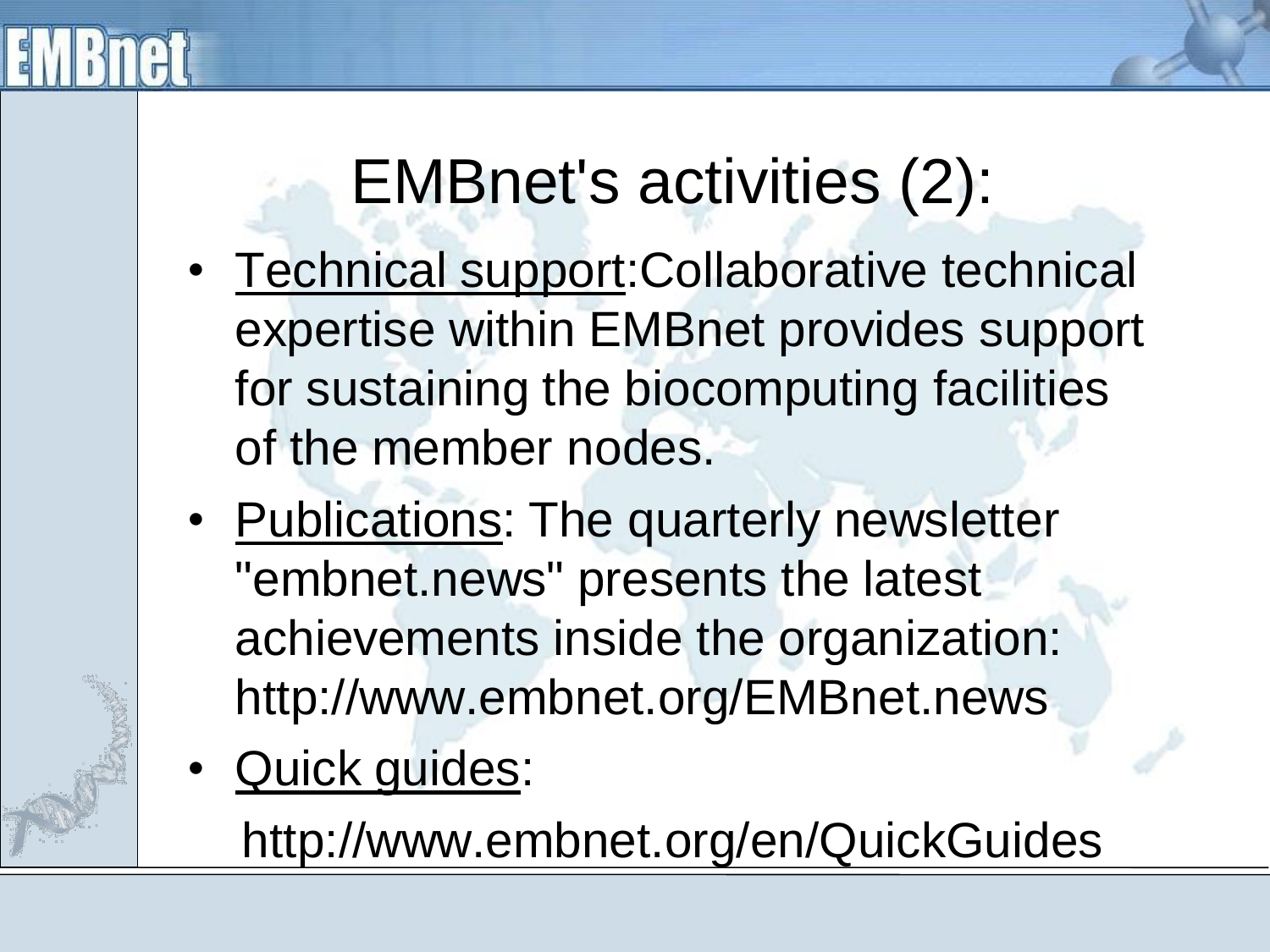### EMBnet history:

- Founded in 1988 by representatives of EMBL, FR, NL, UK, and Hoffmann-La Roche, EMBnet is a collaborative effort to
	- increase the availability and accessibility of data resources and computing tools
	- increase knowledge and proficiency in bioinformatics through education and training
- Around the same time, the Norwegian EMBnet node was founded, first services were offered in 1993.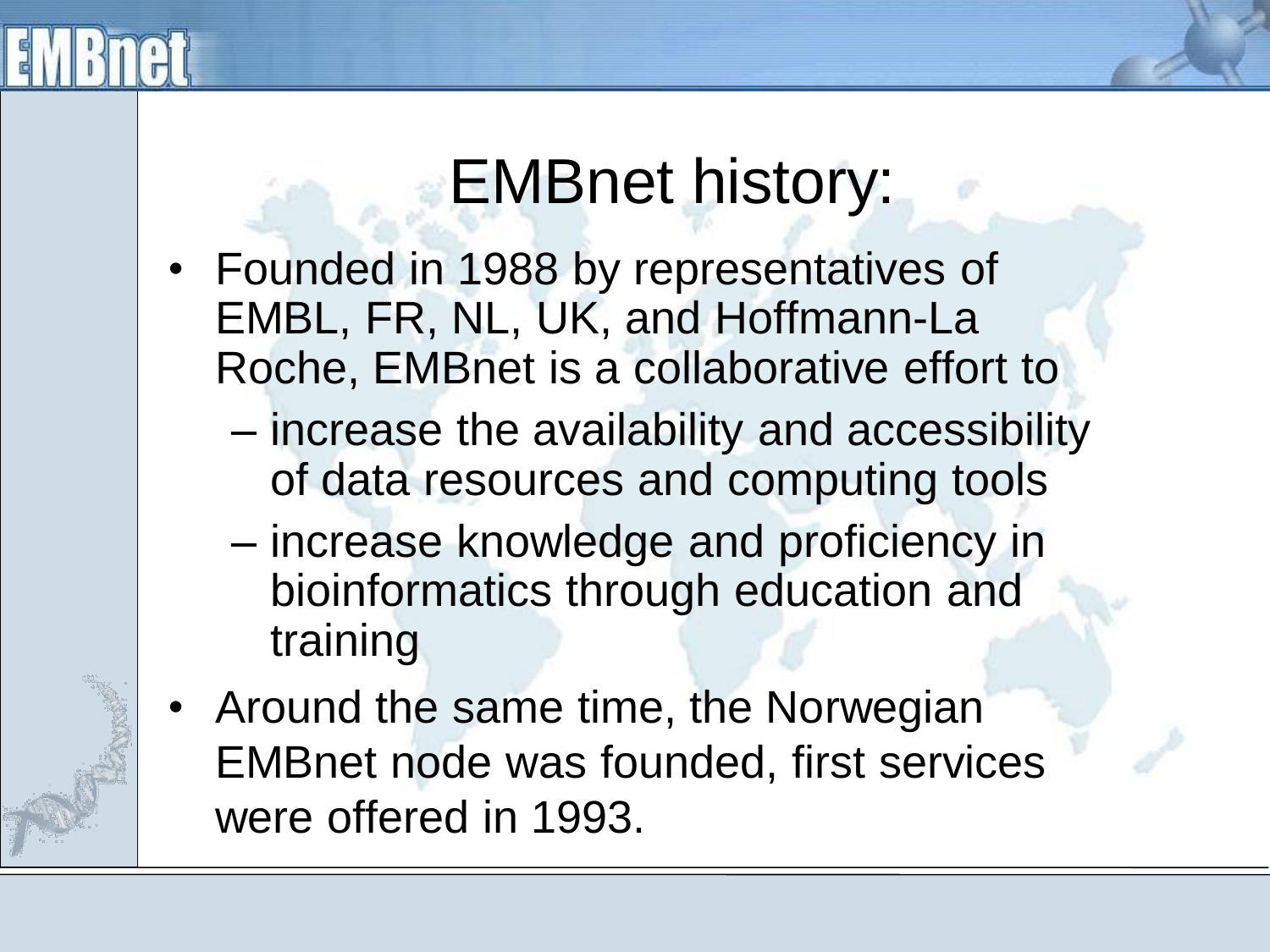

## The Norwegian EMBnet platform

- 60 registered users
- public services (unregistered users) – FTP service: Download flat file databases ftp://ftp.no.embnet.org – MRS:Sequence retrieval mining tool: http://mrs.no.embnet.org/ – NCBI BLAST interface: http://bioweb.uio.no/blast/blast.html – EMBOSS explorer web interface: http://cnkeeper.uio.no/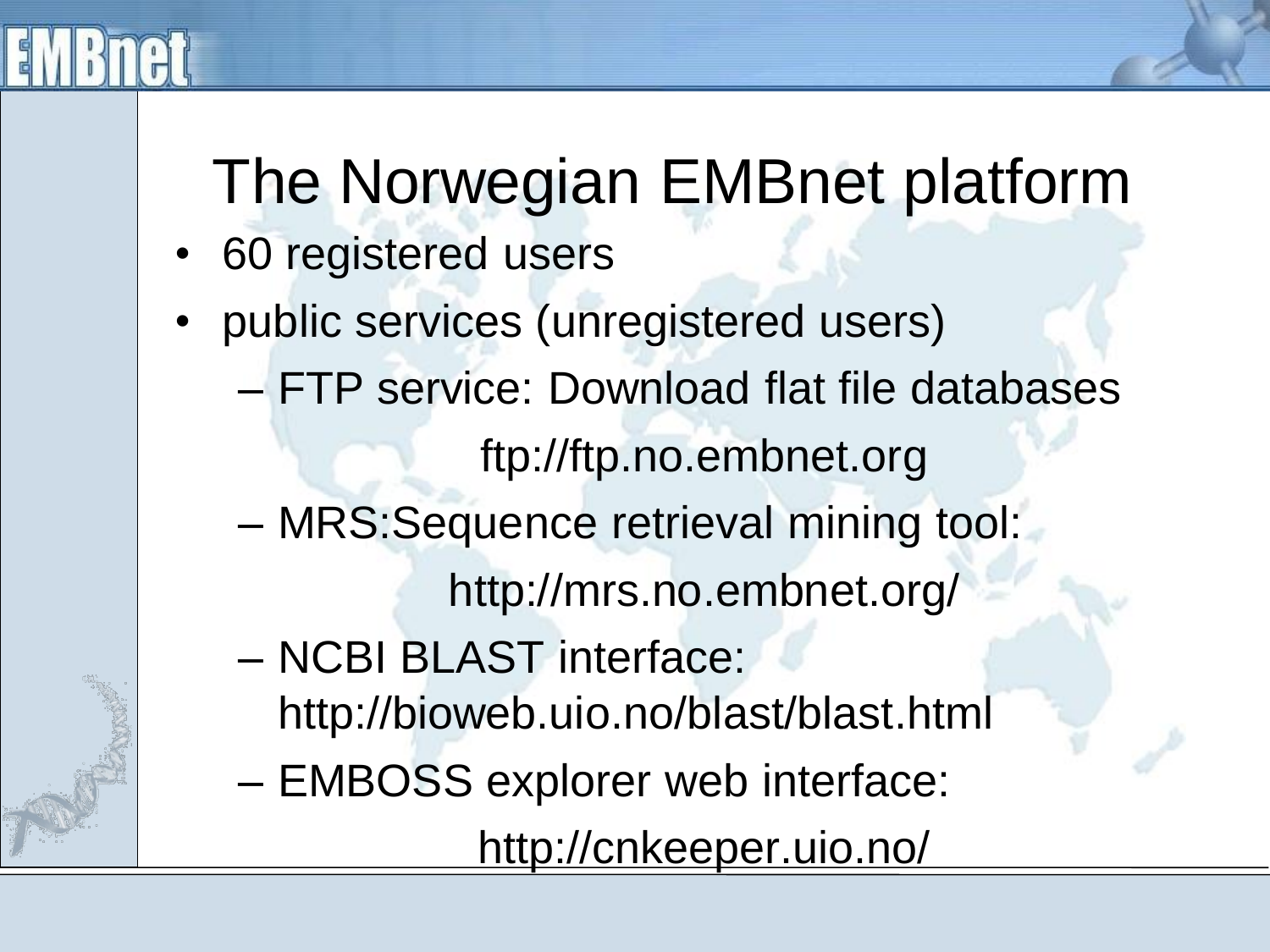### The Norwegian EMBnet platform(2) • For registered users:

- Command line access to EMBOSS/CCG
- Dedicated 40 Gigabyte area for each user with daily backup
- Access to large data sets (entire EMBL with meaningful subsets, Genbank and others)
- Access to development tools (Perl, Python, C/C++, JAVA)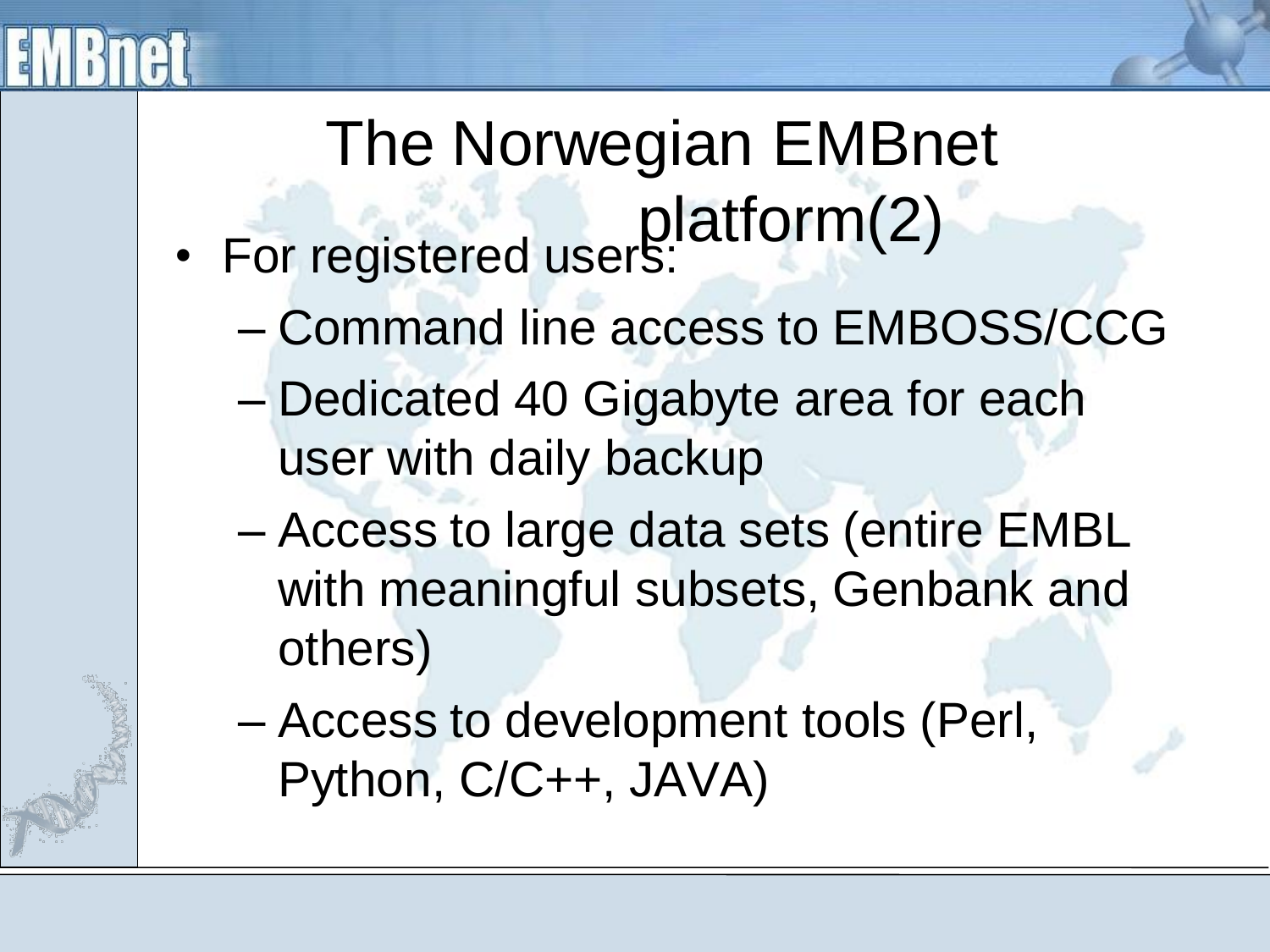

## The Norwegian EMBnet Platform (3)

- For registered users:
	- Access to R + bioconductor modules
	- BioPERL
	- Access to large scale RDBMS systems (MySQL + Postgres)
	- Access to large filesystem storage (1-40 Tbytes)
	- EMBnet is a 14 Tbyte operation.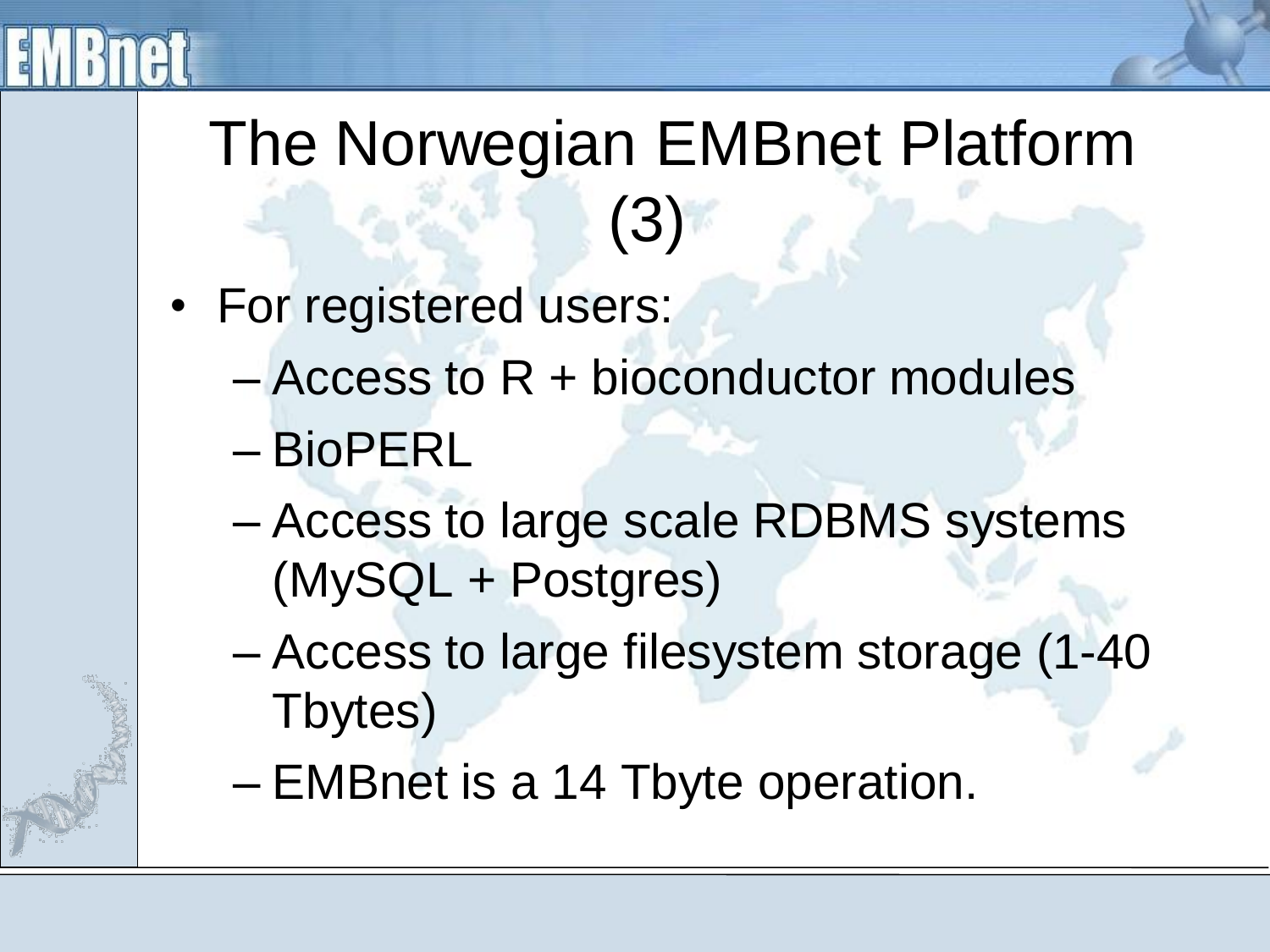

## EMBnet Norway platform (4)



- 48 processing cores
- Computing nodes with 8,16,32 and 64 G of RAM
- 30 Tbytes of disk space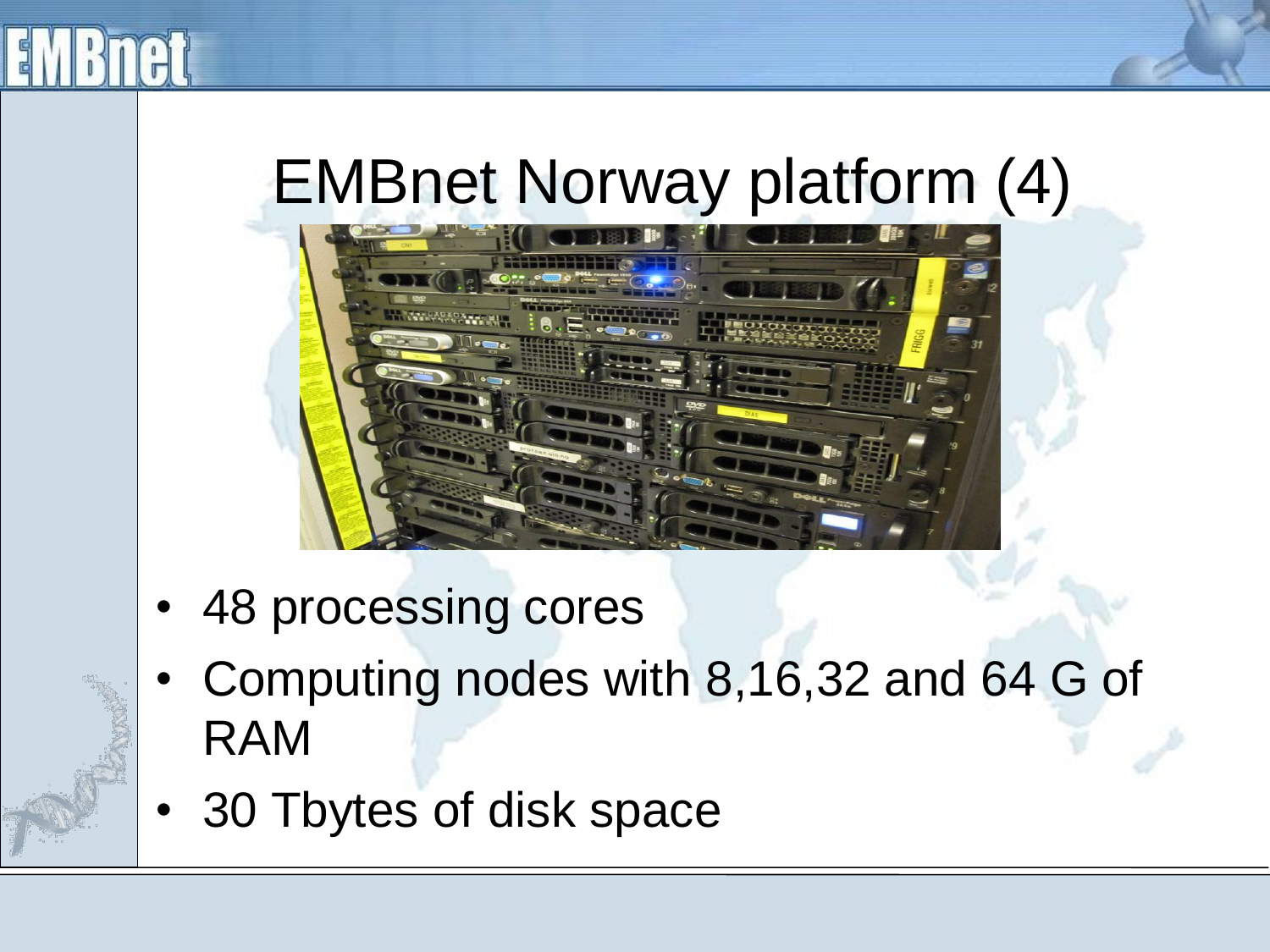### MRS sequence mining demo

- The search engine of biological sequences
- Mine sequences from different biological databases quickly and easily.
- Demonstrate binary operators to increase the search specificity.
- Show the embedded NCBI BLAST client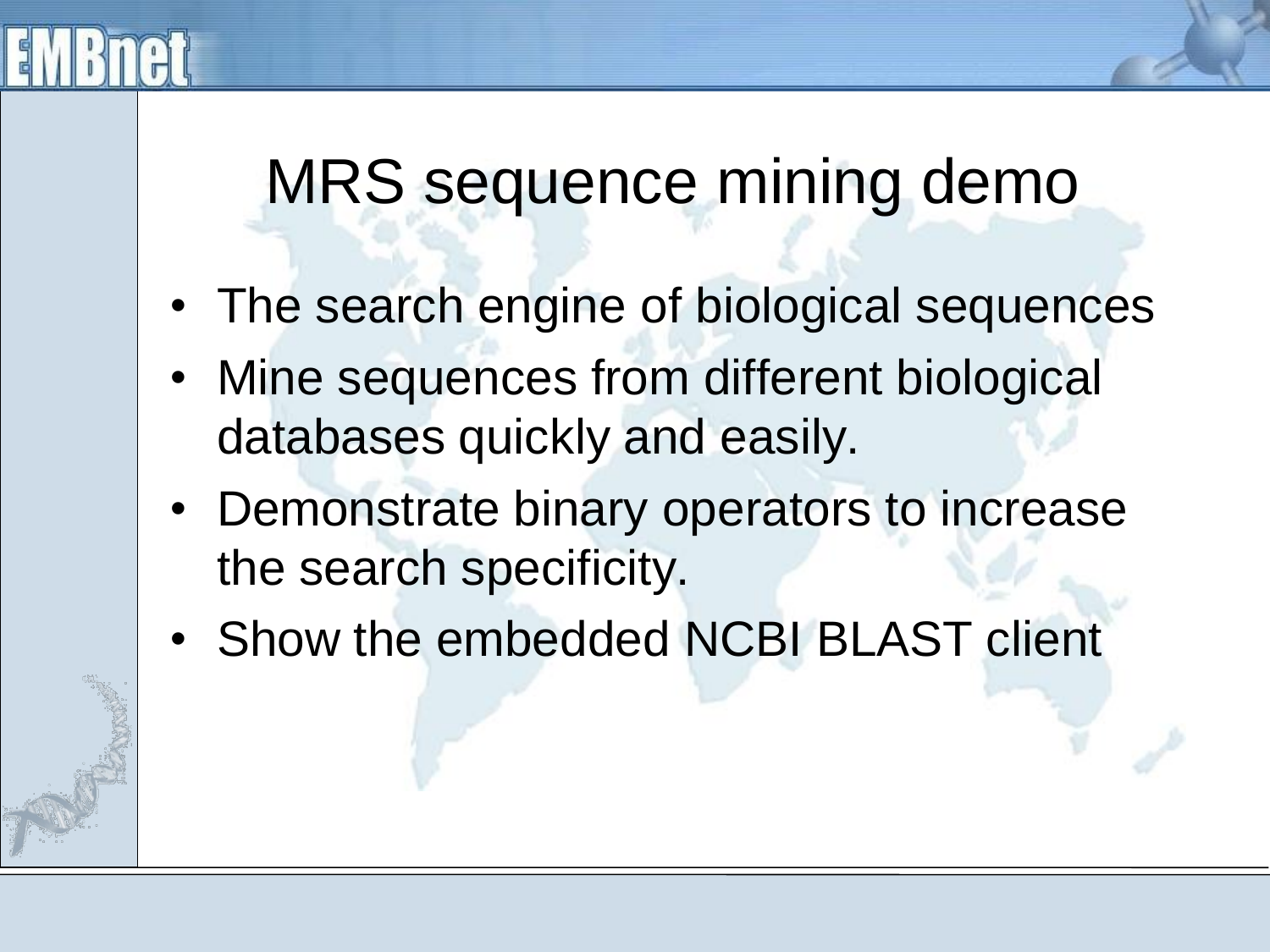

### EMBOSS explorer demo

• How to search sequence sets and manipulate sequences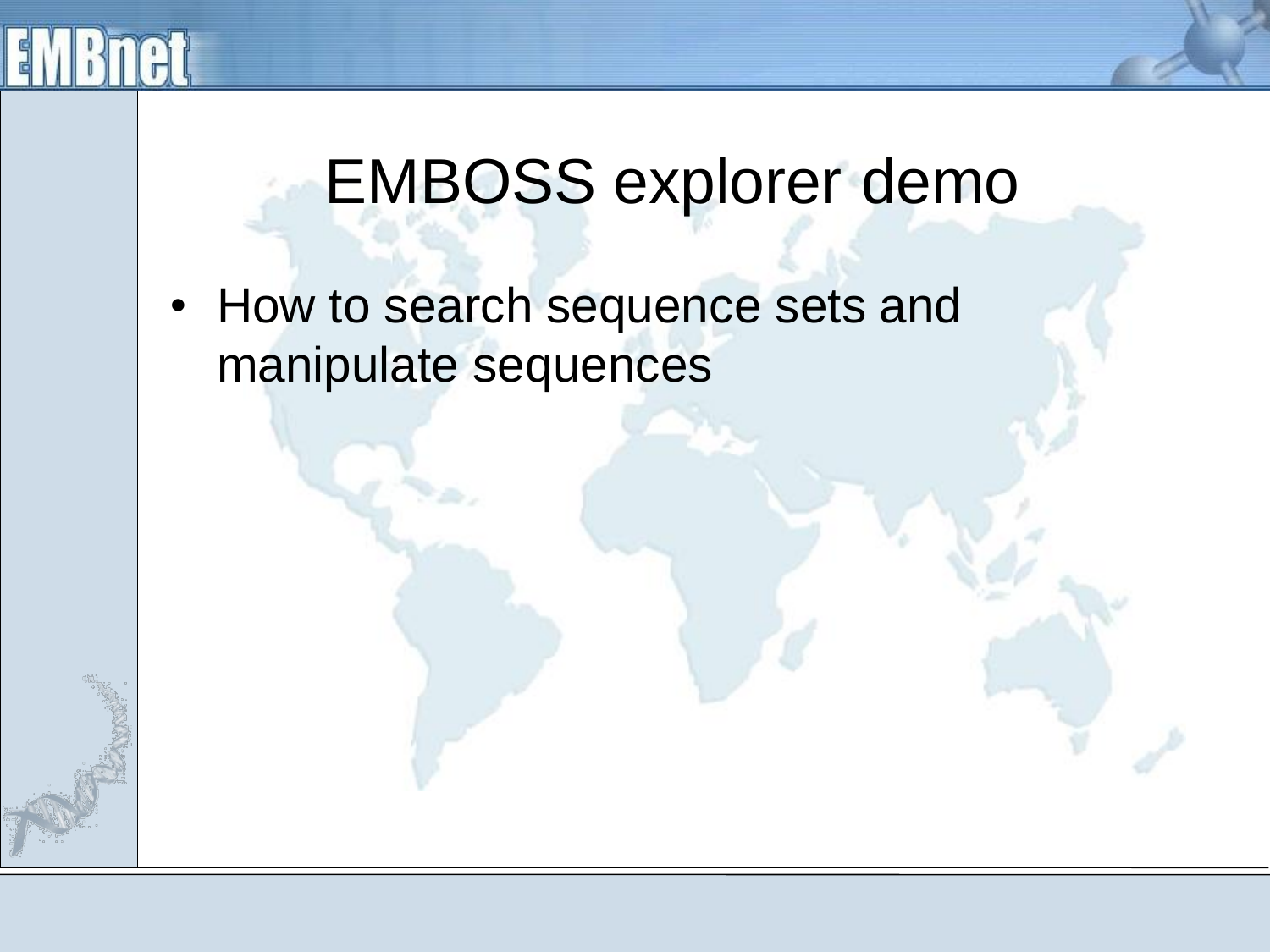

## Command line EMBOSS and UNIX demo

- Demonstrate the power of a command line interface to
	- mine sequences
	- manipulate sequences
	- create BLAST and EMBOSS database subsets